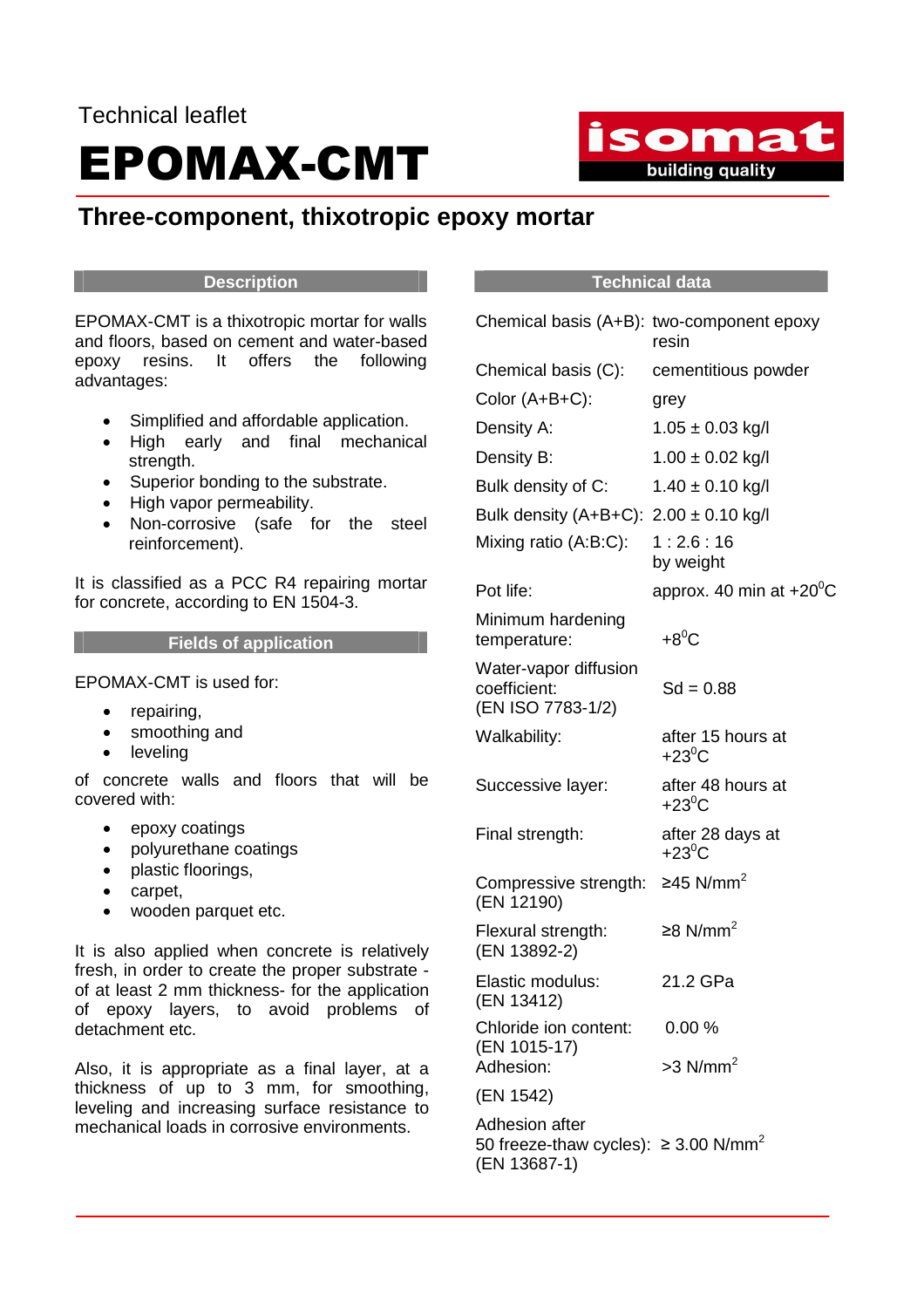



| Capillary water<br>absorption:<br>(EN 13057) | $≤$ 0.1 kg⋅m <sup>-2</sup> ⋅h <sup>-0.5</sup> |
|----------------------------------------------|-----------------------------------------------|
| Reaction to fire:<br>(EN 13501-1)            | Euroclass F                                   |
| Carbonation<br>resistance:<br>(EN 13295)     | Pass                                          |
| Maximum layer<br>thickness:                  | 3 mm                                          |

#### **Directions for use**

#### **1. Substrate preparation**

The surfaces to be treated must be:

- Stable and slightly wet, without standing water.
- Clean, free of materials that prevent bonding, such as dust, loose particles, grease, etc.

Also, the following requirements must be met: Concrete quality: at least C20/25 Cement screed quality: cement content at least  $350$  kg/m<sup>2</sup>

EPOMAX-CMT may be applied on relatively fresh concrete. However, the concrete should be at least 3 days old, in order to avoid cracks, due to concrete shrinkage.

Before applying EPOMAX-CMT, the surface has to be sprayed with water, until saturation is reached.

#### **2. Mixing of EPOMAX-CMT**

Components A, B and C are packaged in predetermined mixing proportions.

At first, component A must be stirred well in its container. Then, it should be put in a clean vessel of approx. 30 lit. Subsequently, the whole quantity of component B should be added to component A. The two components should be mixed for approx. 30 seconds, with a low-speed mixer (300 rpm). It is important to stir the mixture thoroughly near the sides and

bottom of the container, to achieve uniform dispersion of the hardener.

Finally, component C is added under continuous stirring. Mixing is done with a lowspeed mixer and should go on, until the mixture becomes completely uniform (approx. for 3 minutes). No water should be added in the mixture.

#### **3. Application procedure**

EPOMAX-CMT should be applied in a thickness of up to 3 mm with a trowel or spatula.

#### Cleaning the tools:

Tools must be thoroughly cleaned with water, immediately after use. Hardened material can only be mechanically removed.

#### **Consumption**

Approx. 2  $kg/m^2/mm$  of layer thickness.

#### **Packaging**

EPOMAX-CMT is available in 25 kg packaging (A+B+C) in the following proportions: Component A: 1.3 kg. Component B: 3.3 kg. Component C: 20.4 kg.

#### **Shelf-life - Storage**

Shelf-life in sealed containers and bags is 12 months, in places protected from moisture and frost.

#### **Remarks**

- Working time of epoxy systems decreases when ambient temperature rises.
- The surface of EPOMAX-CMT after the application should be protected from moisture for 24 hours. Moisture may whiten the surface or/and make it sticky. It may also disturb hardening. Faded or sticky layers in parts of the surface should

The technical information and instructions supplied in this datasheet are based on the knowledge and experience of the Department of Research and Development of our company and on results from long-term applications of the product in practice. The recommendations and suggestions referring to the use of the product are provided without guarantee, since site conditions during the applications are beyond the control of our company. Therefore the user is responsible for confirming that the chosen product is suitable for the envisaged application. The present edition of this technical datasheet automatically cancels any previous one concerning the same product.